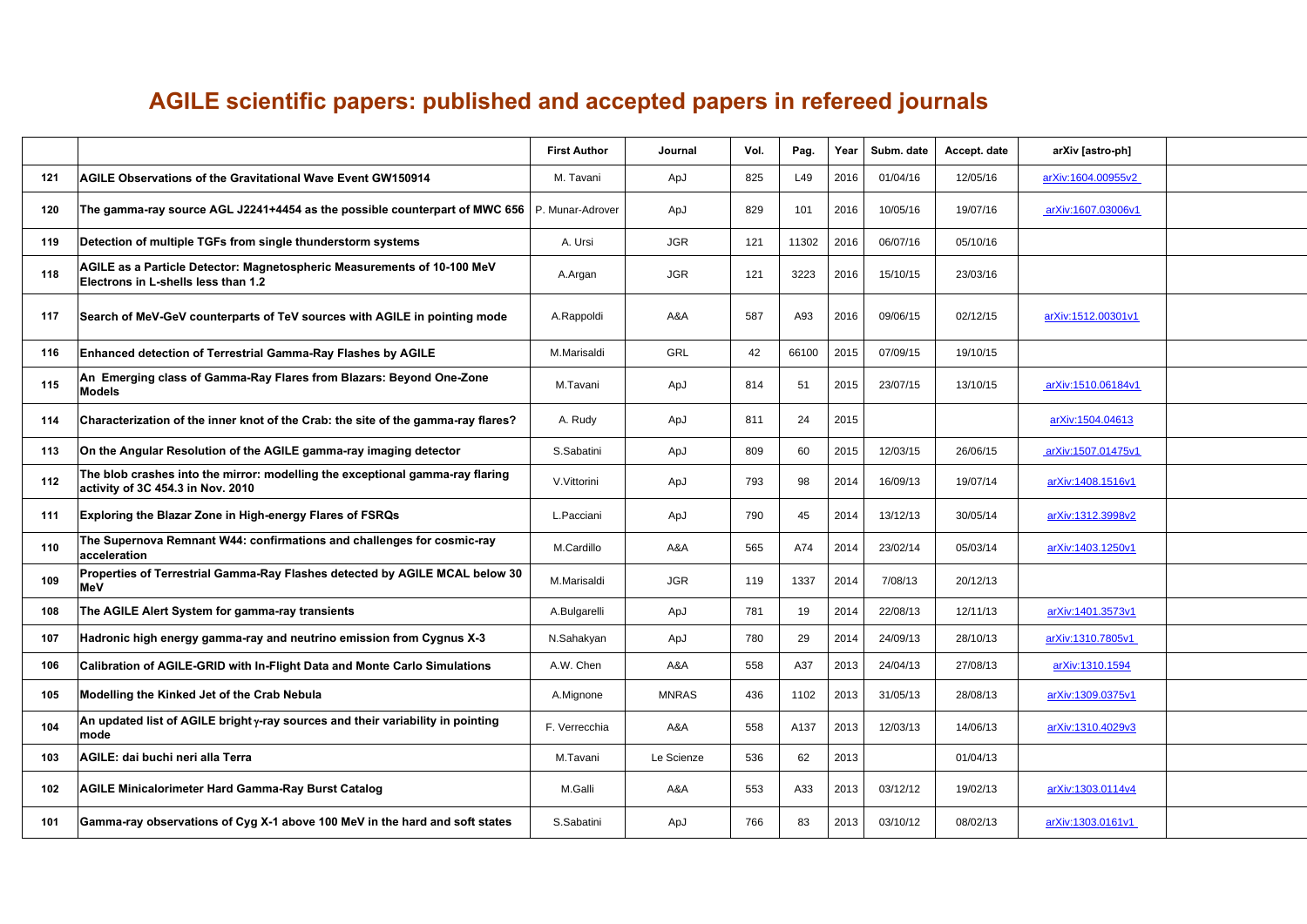| 100 | Possible effects on avionics induced by Terrestrial Gamma-Ray Flashes                                                          | M.Tavani      | <b>NHESS</b>                  | 13  | 1127           | 2013 | 12/11/12 | 21/01/13 |                   | Available online at<br>http://iopscience.iop.org/00<br>637X/765/1/52/                        |
|-----|--------------------------------------------------------------------------------------------------------------------------------|---------------|-------------------------------|-----|----------------|------|----------|----------|-------------------|----------------------------------------------------------------------------------------------|
| 99  | Variable gamma-ray emission from the Crab Nebula: Short Flares and Long<br>'Waves"                                             | E.Striani     | ApJ                           | 765 | 52             | 2013 | 17/10/12 | 02/01/13 | arXiv:1302.4342v1 |                                                                                              |
| 98  | Upper Limits on the high energy emission from Gamma-Ray Burst observed by<br><b>AGILE/GRID</b>                                 | F.Longo       | A&A                           | 547 | A95            | 2012 | 01/12/10 | 25/08/12 |                   |                                                                                              |
| 97  | The AGILE monitoring of Cygnus X-3: the gamma-ray flaring behavior and<br>spectral constraints                                 | G. Piano      | A&A                           | 545 | A110           | 2012 | 01/03/12 | 26/07/12 | arXiv:1207.6288v1 |                                                                                              |
| 96  | The characterization of the distant blazar GB6 J1239+0443 from flaring and low<br>activity periods                             | L.Pacciani    | <b>MNRAS</b>                  | 425 | 2015           | 2012 | 10/11/11 | 18/06/12 | arXiv:1206.4454v1 |                                                                                              |
| 95  | Characterization of a tagged gamma-ray beam line at the DAΦNE Beam Test<br>Facility                                            | P.W. Cattaneo | <b>NIMA</b>                   | 674 | 55             | 2012 | 29/11/11 | 19/01/12 | arXiv:1111.6147v2 |                                                                                              |
| 94  | Evaluating the Maximum Likelihood Method for detecting short-term variability of<br><b>AGILE gamma-ray sources</b>             | A.Bulgarelli  | A&A                           | 540 | A79            | 2012 | 30/11/11 | 07/01/12 | arXiv:1201.2602v1 |                                                                                              |
| 93  | Agile detection of Cygnus X-3 gamma-ray active states during the period mid-<br>2009/mid-2010                                  | A.Bulgarelli  | A&A                           | 538 | A63            | 2012 | 11/11/10 | 26/10/11 | arXiv:1111.4960   | Available online at<br>http://stacks.iop.org/2041<br>8205/742/L30                            |
| 92  | Neutral pion emission from accelerated protons in the Supernova Remnant W44                                                    | A.Giuliani    | ApJLetters                    | 742 | L30            | 2011 | 04/08/11 | 20/10/11 | arXiv:1111.4868   |                                                                                              |
| 91  | The Crab Nebula super-flare in April 2011: extremely fast particle acceleration and<br>gamma-ray emission                      | E.Striani     | ApJLetters                    | 741 | L <sub>5</sub> | 2011 | 24/05/11 | 20/09/11 | arXiv:1105.5028v2 |                                                                                              |
| 90  | The AGILE observation of the hard and bright GRB 100724B                                                                       | E.Del Monte   | A&A                           | 535 | A120           | 2011 | 08/04/11 | 08/09/11 | arXiv:1109.3018   | Available online at<br>http://stacks.iop.org/2041<br>8205/736/L38                            |
| 89  | The brightest gamma-ray flaring blazar in the sky: AGILE and multi-wavelenght<br>observations of 3C 454.3 during November 2010 | S.Vercellone  | ApJLetters                    | 736 | L38            | 2011 | 11/04/11 | 22/06/11 | arXiv:1106.5162v1 |                                                                                              |
| 88  | The remarkable gamma-ray activity in the gravitationally lensed blazar PKS 1830-<br>211                                        | I.Donnarumma  | ApJLetters                    | 736 | L30            | 2011 | 11/03/11 | 20/06/11 | arXiv:1106.4224v1 | available online at<br>http://www.agu.org/journals/g<br>ersinpress.shtml#id2011GL04          |
| 87  | High spatial resolution correlation of AGILE TGFs and global lightning activity<br>above the equatorial belt                   | F.Fuschino    | <b>GRL</b>                    | 38  | L14806         | 2011 | 21/04/11 | 09/06/11 |                   |                                                                                              |
| 86  | <b>Flaring Patterns in Blazars</b>                                                                                             | A.Paggi       | ApJ                           | 736 | 128            | 2011 | 17/11/10 | 14/05/11 | arXiv:1105.2887v1 |                                                                                              |
| 85  | Spectral evolution of the September 2010 gamma-ray flare from the Crab Nebula                                                  | V.Vittorini   | ApJLetters                    | 732 | L22            | 2011 | 16/03/11 | 30/03/11 | arXiv:1104.0115v1 |                                                                                              |
| 84  | AGILE detection of extreme gamma-ray activity from the blazar PKS 1510-089<br>during March 2009. Multifrequency analysis       | F.D'Ammando   | A&A                           | 529 | A145           | 2011 | 11/11/10 | 15/03/11 | arXiv:1103.3647v1 |                                                                                              |
| 83  | Gamma-ray blazars: the view from AGILE                                                                                         | F.D'Ammando   | Advances in Space<br>Research | 48  | 76             | 2011 | 23/11/10 | 20/02/11 | arXiv:1102.4428v1 | Published online on June 25,<br>available at<br>http://dx.doi.org/10.1016/j.nin<br>10.06.061 |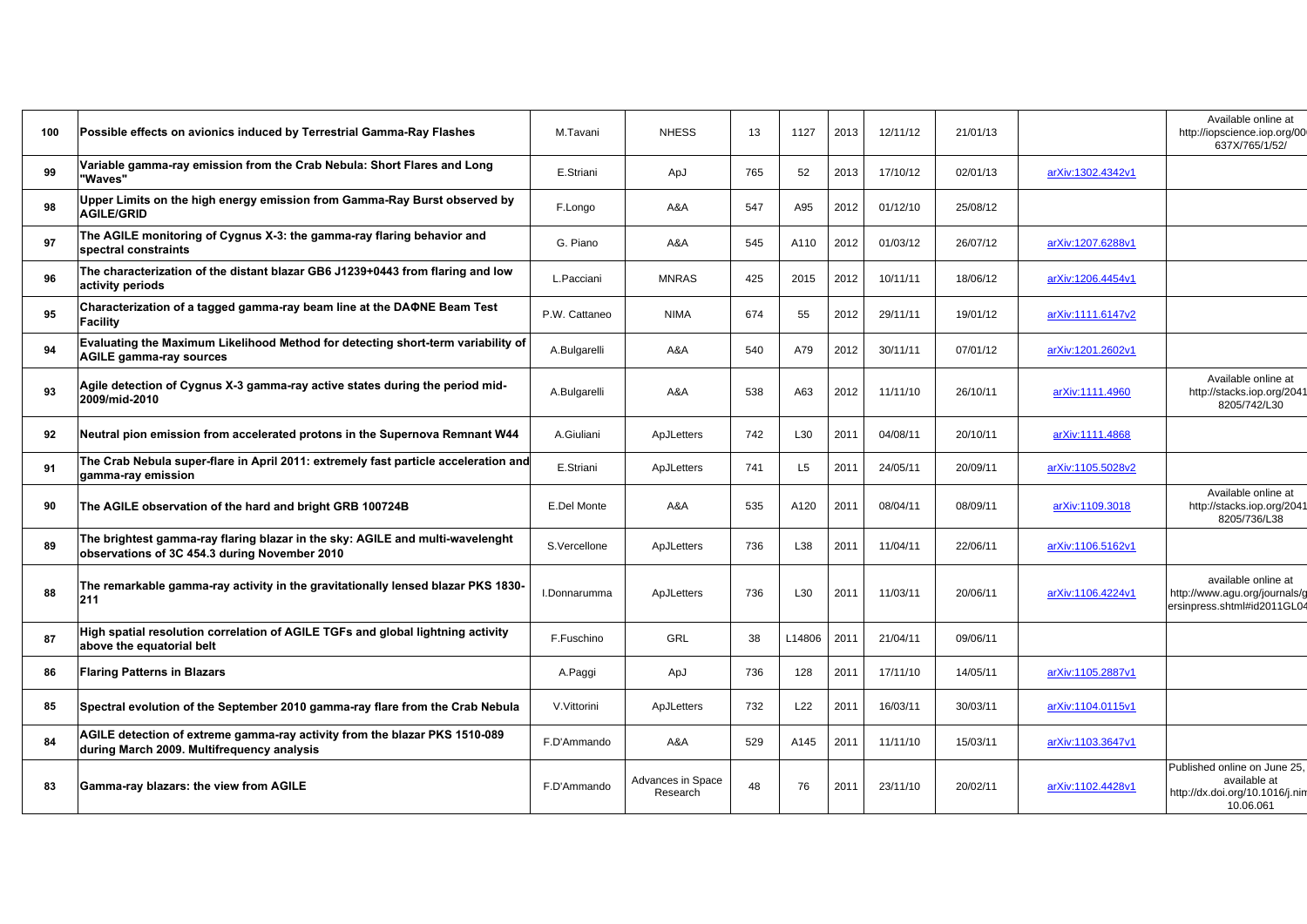| 82 | Overview of the first AGILE catalog of high-confidence gamma-ray sources                      | C.Pittori     | NIM A            | 630 | 189            | 2011 |          |          |                   | Published online on July 8, 2<br>available at<br>http://dx.doi.org/10.1016/j.nin<br>10.06.065    |
|----|-----------------------------------------------------------------------------------------------|---------------|------------------|-----|----------------|------|----------|----------|-------------------|--------------------------------------------------------------------------------------------------|
| 81 | Preliminary results on TeV sources search with AGILE                                          | A.Rappoldi    | NIM A            | 630 | 202            | 2011 |          |          |                   | Published online on July 8, 2<br>available at<br>http://dx.doi.org/10.1016/j.nim<br>10.06.063    |
| 80 | The flaring blazars of the first 1.5 years of the AGILE Mission                               | L.Pacciani    | NIM A            | 630 | 198            | 2011 |          |          |                   | Published online on Januar<br>2011 available at<br>http://www.sciencemag.org/cc<br>/early/recent |
| 79 | Discovery of powerful gamma-ray flares from the Crab Nebula                                   | M.Tavani      | Science          | 331 | 736            | 2011 | 20/10/10 | 13/12/10 | arXiv:1101.2311v1 | Published online on July 8, 2<br>available at<br>http://dx.doi.org/10.1016/j.nin<br>10.06.078    |
| 78 | First results about on-ground calibration of the silicon tracker for the AGILE<br>satellite   | P.W. Cattaneo | NIM A            | 630 | 251            | 2011 |          |          |                   | available online at<br>http://physics.aps.org/pdf/10.<br>PhysRevLett.106.018501.p                |
| 77 | Terrestrial Gamma-Ray Flashes as powerful particle accelerators                               | M.Tavani      | Phys. Rev. Lett. | 106 | 018501         | 2011 | 16/09/10 | 01/11/10 |                   |                                                                                                  |
| 76 | Study of the gamma-ray source 1AGL J2022+4032 in the Cygnus Region                            | A.Chen        | A&A              | 525 | A33            | 2011 | 24/06/10 | 20/09/10 | arXiv:1009.5539v1 | Published online on July 3, 2<br>available at<br>http://dx.doi.org/10.1016/j.nim<br>10.06.017    |
| 75 | The AGILE Mission: the first 2 years                                                          | M.Tavani      | NIM A            | 630 | $\overline{7}$ | 2011 | 11/12/09 | 21/07/10 |                   | Published online on June 25,<br>available at<br>http://dx.doi.org/10.1016/j.nin<br>10.06.062     |
| 74 | Galactic Sources Science With Agile: The Case Of The Carina Region                            | S.Sabatini    | NIM A            | 630 | 193            | 2011 | 03/09/09 |          |                   | Published online on June 11,<br>available at<br>http://dx.doi.org/10.1016/j.nin<br>10.06.050     |
| 73 | The observation of Gamma Ray Bursts and Terrestrial Gamma-ray Flashes with<br><b>AGILE</b>    | E.Del Monte   | NIM A            | 630 | 155            | 2011 | 27/07/09 |          |                   |                                                                                                  |
| 72 | <b>BL Lacs bright in <math>\gamma</math> rays</b>                                             | A.Paggi       | NIM A            | 630 | 265            | 2011 |          |          |                   | available online at<br>http://link.aps.org/doi/10.1103<br>sRevLett.105.128501                    |
| 71 | Gamma-Ray Localization of Terrestrial Gamma-Ray Flashes                                       | M.Marisaldi   | Phys. Rev. Lett. | 105 | 128501         | 2010 | 24/06/10 | 17/08/10 | arXiv:1009.5544v1 |                                                                                                  |
| 70 | AGILE observations of the "soft" gamma-ray pulsar PSR B1509-58                                | M.Pilia       | ApJ              | 723 | 707            | 2010 | 30/03/10 | 24/08/10 | arXiv:1009.0021v1 |                                                                                                  |
| 69 | AGILE detection of intense gamma-ray activity from the blazar PKS 0537-441 in<br>October 2008 | G.Pucella     | A&A              | 522 | A109           | 2010 | 07/05/10 | 26/07/10 |                   |                                                                                                  |
| 68 | A year-long AGILE observation of Cyg X-1 in hard spectral state                               | E.Del Monte   | A&A              | 520 | A67            | 2010 | 11/08/09 | 30/03/10 | arXiv:1004.0849v1 |                                                                                                  |
| 67 | AGILE detection of GeV gamma-ray emission from the SNR W28                                    | A.Giuliani    | A&A              | 516 | L11            | 2010 | 05/02/10 | 05/05/10 | arXiv:1005.0784v1 |                                                                                                  |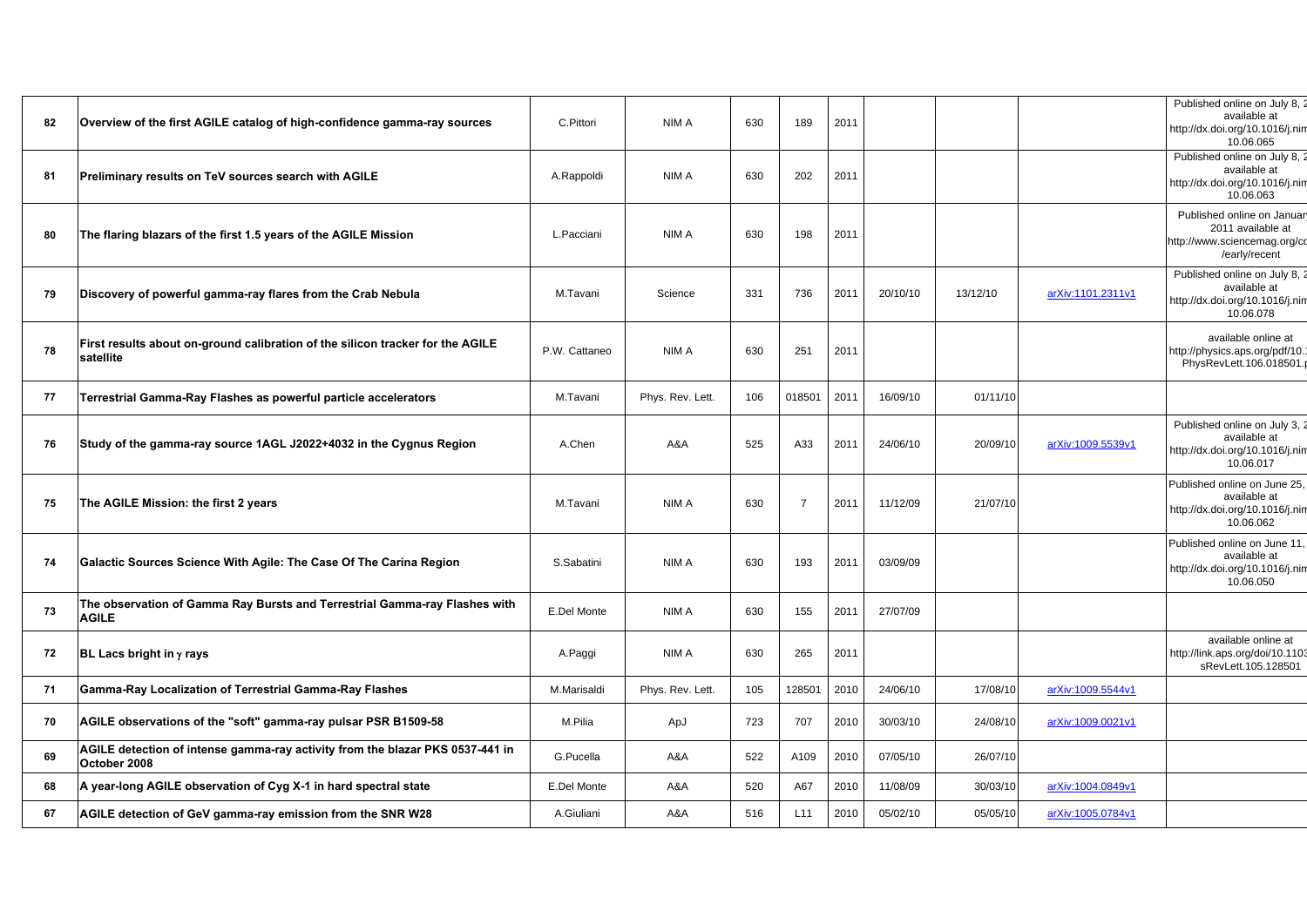| 66 | The Extraordinary Gamma-Ray Flare of the Blazar 3C 454.3                                                    | E.Striani     | ApJ Part 1  | 718                   | 455              | 2010 | 01/02/10 | 24/05/10 | arXiv:1005.4891v1 |                                                                                                                          |
|----|-------------------------------------------------------------------------------------------------------------|---------------|-------------|-----------------------|------------------|------|----------|----------|-------------------|--------------------------------------------------------------------------------------------------------------------------|
| 65 | The 2009 December gamma-ray flares of 3C 454.3: the multifrequency campaign                                 | L.Pacciani    | ApJLetters  | 716                   | 170              | 2010 | 15/04/10 | 17/05/10 | arXiv:1005.3263v1 |                                                                                                                          |
| 64 | <b>Episodic Transient Gamma-Ray Emission from the Microquasar Cygnus X-1</b>                                | S.Sabatini    | ApJLetters  | 712                   | L <sub>10</sub>  | 2010 | 30/11/09 | 09/02/10 | arXiv:1002.4967v1 |                                                                                                                          |
| 63 | Multiwavelength observations of 3C 454.3. III Eighteen months of AGILE<br>monitoring of the "Crazy Diamond" | S.Vercellone  | ApJ         | 712                   | 405              | 2010 | 14/10/09 | 02/02/10 | arXiv:1002.1020v1 |                                                                                                                          |
| 62 | Direct Evidence for Hadronic Cosmic-Ray Acceleration in the Supernova Remnant<br>IC 443                     | M.Tavani      | ApJLetters  | 710                   | L <sub>151</sub> | 2010 | 19/08/09 | 21/01/10 | arXiv:1001.5150v1 | Published online on Januar<br>2010 available at<br>http://dx.doi.org/10.1016/j.nin<br>09.12.051                          |
| 61 | The AGILE Silicon Tracker: pre-launch and in-flight configuration                                           | A.Bulgarelli  | NIM A       | 614                   | 213              | 2010 | 21/08/09 | 17/12/09 |                   | Published online on Decembe<br>2009 available at<br>http://www.sciencemag.org/s<br>express/<br>DOI:10.1126/science.11838 |
| 60 | Detection of Gamma-Ray Emission from the Vela Pulsar Wind Nebula with AGILE                                 | A.Pellizzoni  | Science     | 327                   | 663              | 2010 | 26/10/09 | 15/12/09 | arXiv:0912.2921v2 |                                                                                                                          |
| 59 | Temporal properties of GX 301-2 over a year-long observation with SuperAGILE                                | Y.Evangelista | ApJ         | 708                   | 1663             | 2010 | 23/10/09 | 18/11/09 | arXiv:0911.3743v2 |                                                                                                                          |
| 58 | Monitoring the hard X-ray sky with SuperAGILE                                                               | M.Feroci      | A&A         | 510                   | A9               | 2010 | 23/07/09 | 21/10/09 | arXiv:0910.4895v1 |                                                                                                                          |
| 57 | Detection of the terrestrial gamma-ray flashes up to 40 MeV by the AGILE satellite                          | M.Marisaldi   | <b>JGR</b>  | 115                   | A00E13           | 2010 | 30/05/09 | 11/09/09 |                   |                                                                                                                          |
| 56 | AGILE Detection of Delayed Gamma-Ray Emission from the Short Gamma-Ray<br>Burst GRB 090510                  | A.Giuliani    | ApJ Letters | 708                   | L84              | 2010 | 13/08/09 | 11/09/09 | arXiv:0908.1908v1 |                                                                                                                          |
| 55 | Power for dry BL Lacertae objects                                                                           | A.Paggi       | A&A         | 508                   | L31              | 2009 | 28/10/09 | 16/11/09 | arXiv:0911.3172v3 | available online at<br>http://stacks.iop.org/0004<br>637X/707/1115                                                       |
| 54 | Multiwavelength observations of 3C 454.3. II The AGILE 2007 December campaign                               | I.Donnarumma  | ApJ         | 707                   | 1115             | 2009 | 23/06/09 | 23/10/09 | arXiv:0910.4883   |                                                                                                                          |
| 53 | Multiwavelength observations of a TeV-flare from W Comae                                                    | V.A.Acciari   | ApJ         | 707                   | 612              | 2009 | 10/08/09 | 22/10/09 |                   |                                                                                                                          |
| 52 | Powerful high energy emission of the remarkable BL Lac object S5 0716+714                                   | V.Vittorini   | ApJ Letters | 706                   | 1433             | 2009 | 29/07/09 | 13/10/09 | arXiv:0912.2216v1 | Published online on Novembe<br>2009                                                                                      |
| 51 | Extreme particle acceleration in the microquasar Cygnus X-3                                                 | M.Tavani      | Nature      | 462<br>Number<br>7273 | 620              | 2009 | 07/08/09 | 08/10/09 | arXiv:0910.5344v1 |                                                                                                                          |
| 50 | AGILE detection of a rapid gamma-ray flare from the blazar PKS 1510-089 during<br>the GASP-WEBT monitoring  | F.D'Ammando   | A&A         | 508                   | 181              | 2009 | 25/05/09 | 15/09/09 | arXiv:0909.3484v1 |                                                                                                                          |
| 49 | SSC radiation in BL Lac sources, the end of the tether                                                      | A.Paggi       | A&A         | 504                   | 821              | 2009 | 16/07/09 | 12/07/09 | arXiv:0907.2863v1 |                                                                                                                          |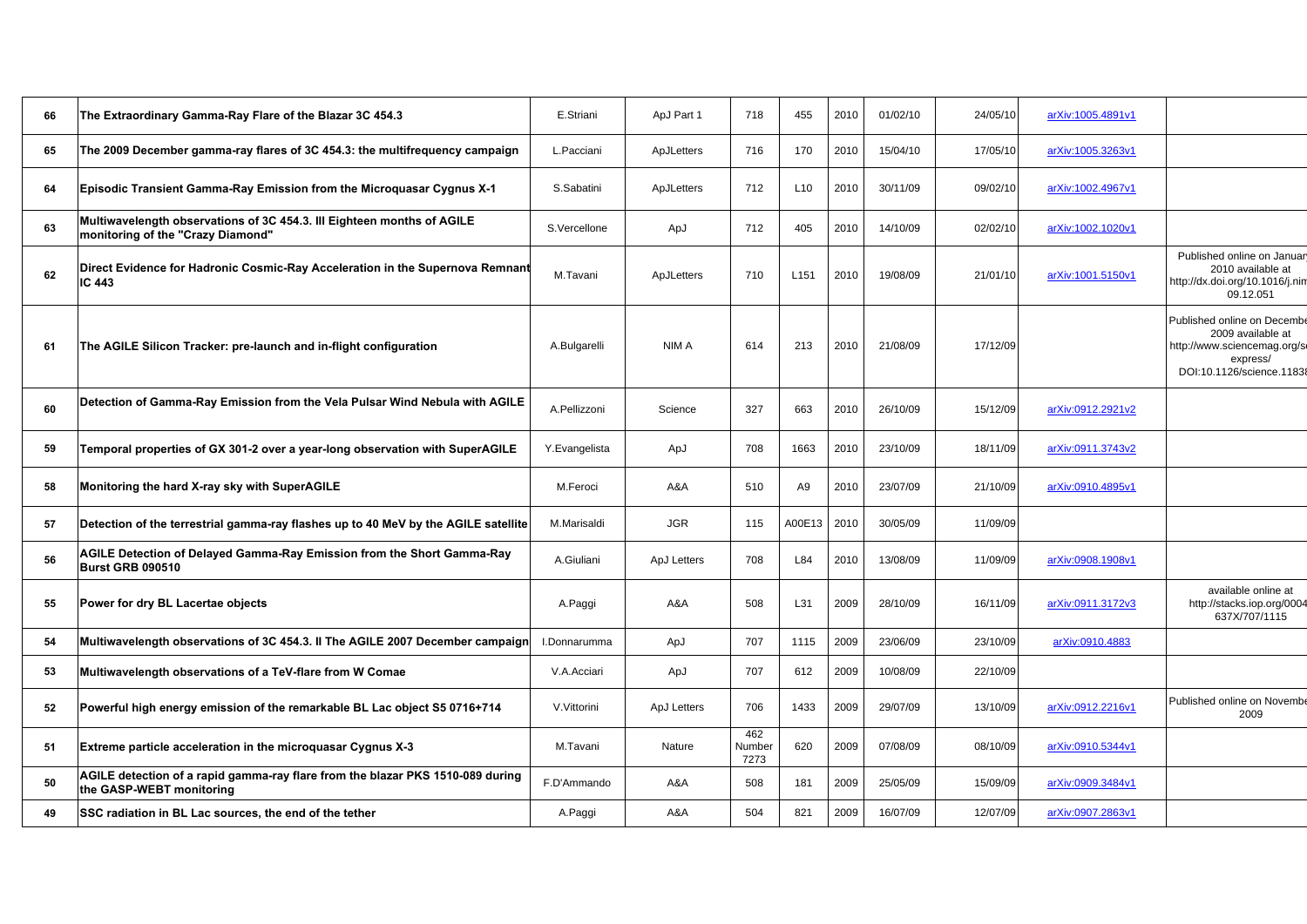| 48 | First AGILE Catalog of High Confidence Gamma-Ray Sources                                                                                | C. Pittori    | A&A                 | 506 | 1563 | 2009 | 17/02/09 | 30/07/09 | arXiv:0902.2959   | available at<br>http://www.sif.it/SIF/it/portal/at<br>saggiatore/econtents |
|----|-----------------------------------------------------------------------------------------------------------------------------------------|---------------|---------------------|-----|------|------|----------|----------|-------------------|----------------------------------------------------------------------------|
| 47 | The Agile space mission                                                                                                                 | M. Tavani     | Il Nuovo Saggiatore | 25  | 41   | 2009 |          | 13/07/09 |                   |                                                                            |
| 46 | The Gamma Ray Imaging Detector of the AGILE satellite: A novel of silicon<br>trackers for detection of astrophysics high-energy photons | A. Rappoldi   | NIM A               | 610 | 291  | 2009 |          |          |                   |                                                                            |
| 45 | Detection of Gamma-Ray Emission from the Eta-Carinae Region                                                                             | M. Tavani     | ApJLetters          | 698 | L142 | 2009 |          | 16/03/09 | arXiv:0904.2736v2 |                                                                            |
| 44 | Discovery of New Gamma-Ray Pulsars with AGILE                                                                                           | A. Pellizzoni | ApJLetters          | 695 | 115  | 2009 |          | 27/02/09 | arXiv:0902.2959v2 |                                                                            |
| 43 | MAGIC upper limits to the VHE gamma-ray flux of 3C 454.3                                                                                | H. Anderhub   | A&A                 | 498 | 83   | 2009 |          | 06/02/09 | arXiv:0811.1680v1 |                                                                            |
| 42 | The June 2008 flare of Markarian 421 from optical to TeV energies                                                                       | I.Donnarumma  | ApJ                 | 691 | L13  | 2009 |          | 04/12/08 | arXiv:0812.1500v1 |                                                                            |
| 41 | <b>The AGILE Mission</b>                                                                                                                | M. Tavani     | A&A                 | 502 | 995  | 2009 |          | 27/11/08 | arXiv:0807.4254   |                                                                            |
| 40 | High energy variability of 3C 273 during the AGILE multiwavelength campaign of<br>December 2007 - January 2008                          | L.Pacciani    | A&A                 | 494 | 49   | 2009 |          | 26/10/08 | arXiv:0811.0593   |                                                                            |
| 39 | AGILE observation of a gamma-ray flare from the blazar 3C 279                                                                           | A.Giuliani    | A&A                 | 494 | 509  | 2009 |          | 10/10/08 | arXiv:0810.2189   |                                                                            |
| 38 | High-Resolution Timing Observations of Spin-Powered Pulsars with the AGILE<br>gamma-ray telescope                                       | A.Pellizzoni  | ApJ                 | 691 | 1618 | 2009 |          | 5/10/08  | arXiv:0810.1516   |                                                                            |
| 37 | Multiwavelength observations of 3C 454.3. I. The AGILE 2007 November campaign<br>on the "Crazy Diamond"                                 | S.Vercellone  | ApJ                 | 690 | 1018 | 2009 |          | 09/09/08 | arXiv:0809.1737   |                                                                            |
| 36 | Design and construction of the Mini-Calorimeter of the AGILE satellite                                                                  | C.Labanti     | NIM A               | 598 | 470  | 2009 |          | 04/09/08 | arXiv:0810.1842   |                                                                            |
| 35 | AGILE detection of intense gamma-ray emission from the blazar PKS 1510-089                                                              | G.Pucella     | A&A                 | 491 | L21  | 2008 |          | 05/10/08 | arXiv:0810.1676   |                                                                            |
| 34 | Discovery of High-Energy Gamma-Ray Pulsations from PSR J2021+3651 with<br><b>AGILE</b>                                                  | J.P.Halpern   | ApJ Letters         | 688 | L33  | 2008 |          | 30/09/08 | arXiv:0810.0008   |                                                                            |
| 33 | The two INTEGRAL X-ray transients IGR J17091-3624 and IGR J17098-3628:a<br>multiwavelength long-term campaign                           | F.Capitanio   | ApJ                 | 690 | 1621 | 2008 |          | 12/09/08 | arXiv:0809.2180   |                                                                            |
| 32 | AGILE detection of delayed gamma-ray emission from GRB 080514B                                                                          | A.Giuliani    | A&A                 | 491 | L25  | 2008 |          | 08/09/08 | arXiv:0809.1230   |                                                                            |
| 31 | AGILE detection of variable gamma-ray activity from the blazar S5 0716+714 in<br>September-October 2007                                 | A.Chen        | A&A                 | 489 | L37  | 2008 |          | 18/08/08 | arXiv:0808.4053   |                                                                            |
| 30 | Gamma-ray burst detection with the AGILE mini-calorimeter                                                                               | M.Marisaldi   | A&A                 | 490 | 1151 | 2008 |          | 13/08/08 | arXiv:0809.3917   |                                                                            |
| 29 | Long-term AGILE monitoring of the puzzling gamma-ray source 3EG J1835+5918                                                              | A.Bulgarelli  | A&A                 | 489 | L17  | 2008 |          | 13/08/08 | arXiv:0808.3464   |                                                                            |
| 28 | Search of GRB with AGILE Minicalorimeter                                                                                                | F. Fuschino   | NIM A               | 588 | 17   | 2008 |          | 01/04/08 |                   |                                                                            |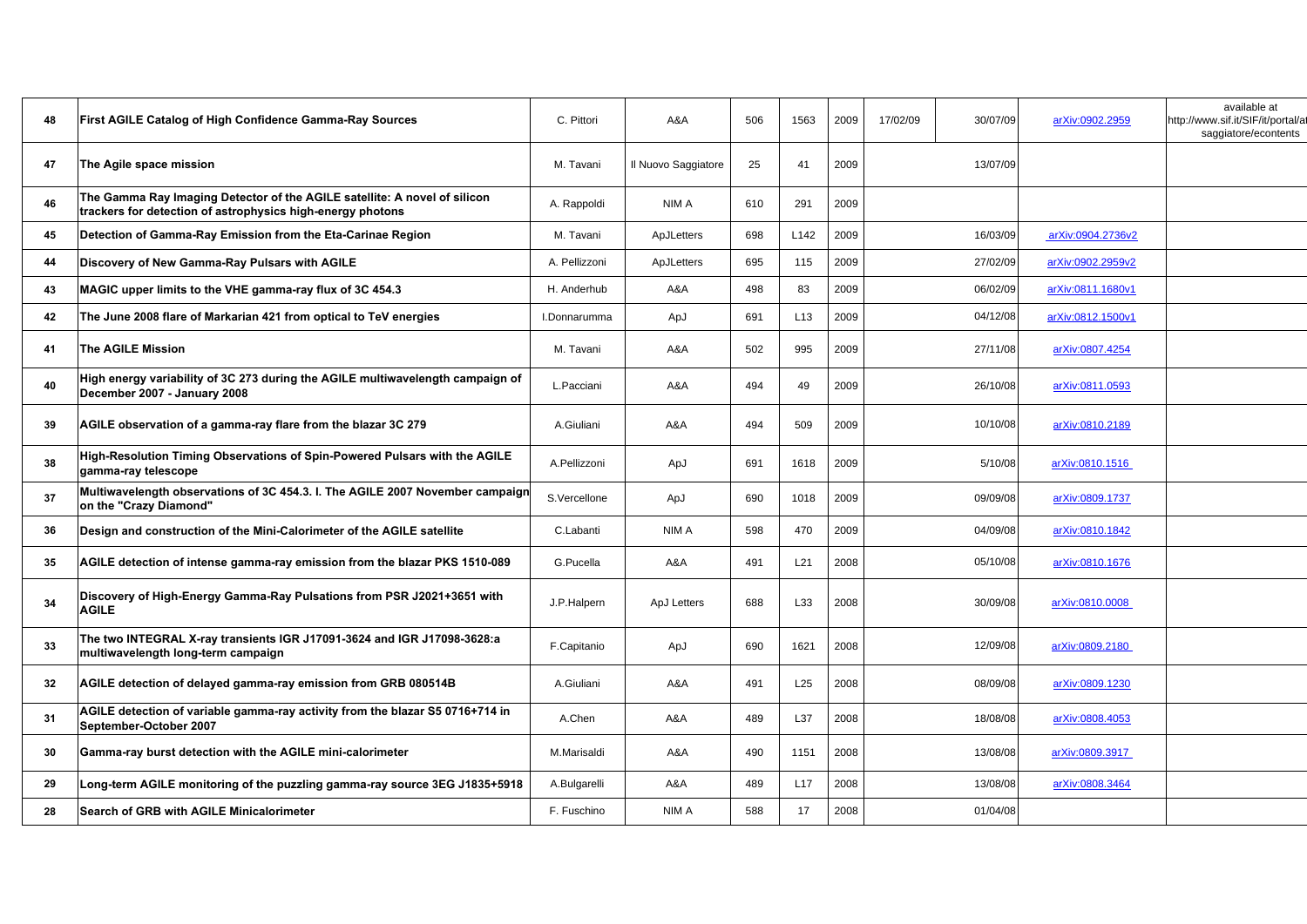| 27             | The AGILE space mission                                                                                                          | M.Tavani      | NIM A                          | 588            | 52             | 2008 | 26/07/08 | arXiv:0807.4254v1        |
|----------------|----------------------------------------------------------------------------------------------------------------------------------|---------------|--------------------------------|----------------|----------------|------|----------|--------------------------|
| 26             | AGILE and Swift simultaneous observations of the blazar S50716+714 during the<br>bright flare of October 2007                    | P.Giommi      | A&A                            | 487            | L49            | 2008 | 11/06/08 | arXiv:0806.1855          |
| 25             | Imaging X-ray sources at a finite distance in coded-mask instruments                                                             | I.Donnarumma  | Ap Opt                         | 47             | 3513           | 2008 | 23/05/08 | arXiv:0807.0518v1        |
| 24             | The high activity of 3C 454.3 in autumn 2007. Monitoring by the WEBT during the<br><b>AGILE detection</b>                        | C.M.Raiteri   | A&A                            | 485            | L17            | 2008 | 09/05/08 | arXiv:0805.1983v1        |
| 23             | Threshold equalization algorithm for the XAA1.2 ASICs and its application to<br>SuperAGILE X-ray imager                          | L.Pacciani    | NIM A                          | 593<br>Issue 3 | 367            | 2008 | 02/05/08 |                          |
| 22             | Multifrequency monitoring of the blazar 0716+714 during the GASP-WEBT-AGILE<br>campaign of 2007                                  | M.Villata     | A&A                            | 481            | L79            | 2008 | 15/02/08 | arXiv:0802.3012v2        |
| 21             | AGILE detection of a strong gamma-ray flare from the blazar 3C 454.3                                                             | S.Vercellone  | ApJ Letters                    | 676            | L13            | 2008 | 08/02/08 | arXiv:0802.1709          |
| 20             | GRB 070724B: the first Gamma Ray Burst localized by SuperAGILE and its Swift<br>X-ray afterglow                                  | E.Del Monte   | A&A                            | 478            | L <sub>5</sub> | 2008 | 04/12/07 | arXiv:0712.0500v1        |
| 19             | SuperAGILE: the hard X-ray imager for the AGILE space mission                                                                    | M.Feroci      | NIM A                          | 581            | 728            | 2007 | 30/07/07 | arXiv:0708.0123          |
| 18             | An X-ray imager based on silicon microstrip detector and coded mask                                                              | E.Del Monte   | NIM A                          | 576            | 191            | 2007 |          |                          |
| 17             | Blazar duty-cycle at y-ray frequencies: constraints from extragalactic background<br>radiation and prospects for AGILE and GLAST | C.Pittori     | Astrophys Space Sci            | 309            | 89             | 2007 |          | arXiv:0705.0645v1        |
| 16             | SuperAGILE onboard electronics and ground test instrumentation                                                                   | L.Pacciani    | NIM A                          | 574            | 330            | 2007 |          |                          |
| 15             | Scientific performances of the XAA1.2 front-end chip for silicon microstrip<br>detectors                                         | E.Del Monte   | NIM A                          | 572            | 708            | 2007 |          | arXiv:astro-ph/0611474v1 |
| 14             | The AGILE gamma ray satellite                                                                                                    | M.Basset      | NIM A                          | 572            | 474            | 2007 |          |                          |
| 13             | The AGILE on-board Kalman filter                                                                                                 | A.Giuliani    | NIM A                          | 568            | 692            | 2006 |          |                          |
| 12             | The AGILE anticoincidence detector                                                                                               | F.Perotti     | NIM A                          | 556            | 228            | 2006 |          |                          |
| 11             | Gamma-ray Astrophysics with the Space Detector AGILE                                                                             | C. Pittori    | Chin. J. Astron.<br>Astrophys. | 6              | 373            | 2006 |          |                          |
| 10             | AGILE, a satellite for high enrgy y-ray astrophysics: prospects for the Mini-<br><b>Calorimeter</b>                              | E. Celesti    | New Astron Rev                 | 48             | 315            | 2004 |          |                          |
| 9              | Prospects for high energy studies of pulsars with the AGILE $\gamma$ -ray telescope                                              | A.Pellizzoni  | Advances in Space<br>Research  | 33             | 625            | 2004 |          |                          |
| 8              | The AGILE silicon tracker: an innovativey-ray instrument for space                                                               | M.Prest       | NIM A                          | 501            | 280            | 2003 |          |                          |
| $\overline{7}$ | The Gamma-Ray Imaging Detector AGILE: Scientific Goals and Instrument<br>Performance                                             | C.Pittori     | Chin. J. Astron.<br>Astrophys. | 3              | 517            | 2003 |          |                          |
| 6              | The AGILE silicon tracker: testbeam results of the prototype silicon detector                                                    | G.Barbiellini | NIM A                          | 490            | 146            | 2002 |          |                          |